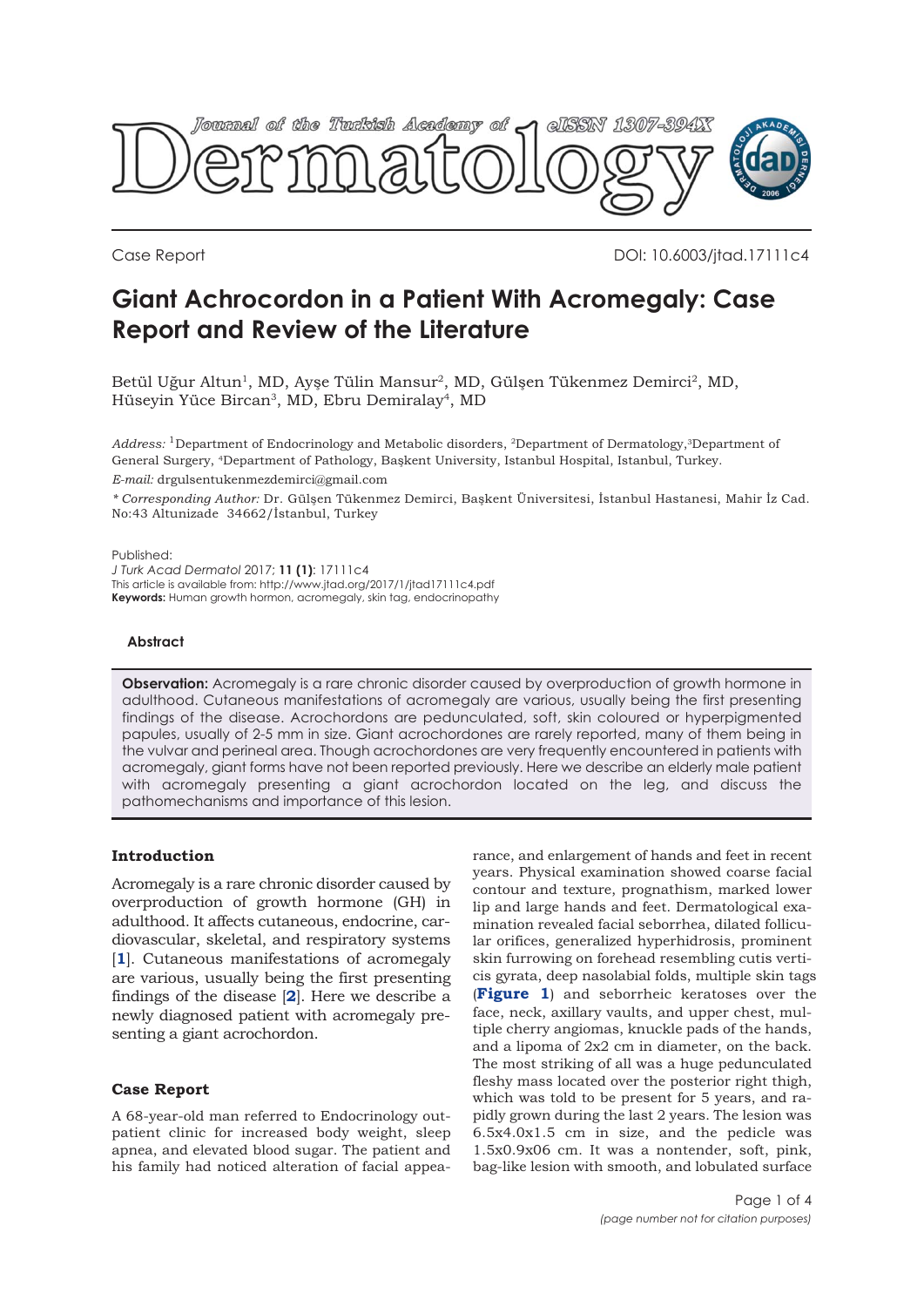<span id="page-1-0"></span>

**Figure 1.** Multiple hyperpigmented skin tags scattered over the neck and upper chest



**Figures 2a and b.** a.Giant acrochordon located on the popliteal fossa, b. Closer view of the lesion demonstrating lobular and papillomatous surface with gyrate furrows

(**Figures 2a and b**). The mass was diagnosed as acrochordon due to its pedunculated attachment, soft consistency and free mobility. The rest of the physical examination was normal.

Complete blood cell count, urinalysis, erythrocyte sedimentaton rate, serum DHEAS, TSH, and fT4 levels were normal. Blood biochemistry were within normal limits except fasting blood glucose 151 mg/dl and HbA1c 6.9% (N: 4-6). Serum prolactin was 34.83 ng/mL (N: 3.46-19.4), and IGF-1 was 663.44 ng/mL (N: 78-258). Hipophysis magnetic resonance imaging disclosed a macroadenoma filling the sellae and extending to the suprasellar cystern.

The giant acrochordon was totally excised. Examination of the macroscopic sections revealed a soft tissue mass, mottled with yellowish-dirty white coloured material (**[Figure 3a](#page-2-0)**). Histopathologic examination showed a polypoid tissue with epidermal hyperkeratosis, irregular acanthosis and slight papillomatosis overlying fibrosis, elastosis, vascular spaces, and scant inflammatory cells. No malignant cells were seen (**[Figure 3b](#page-2-0)**).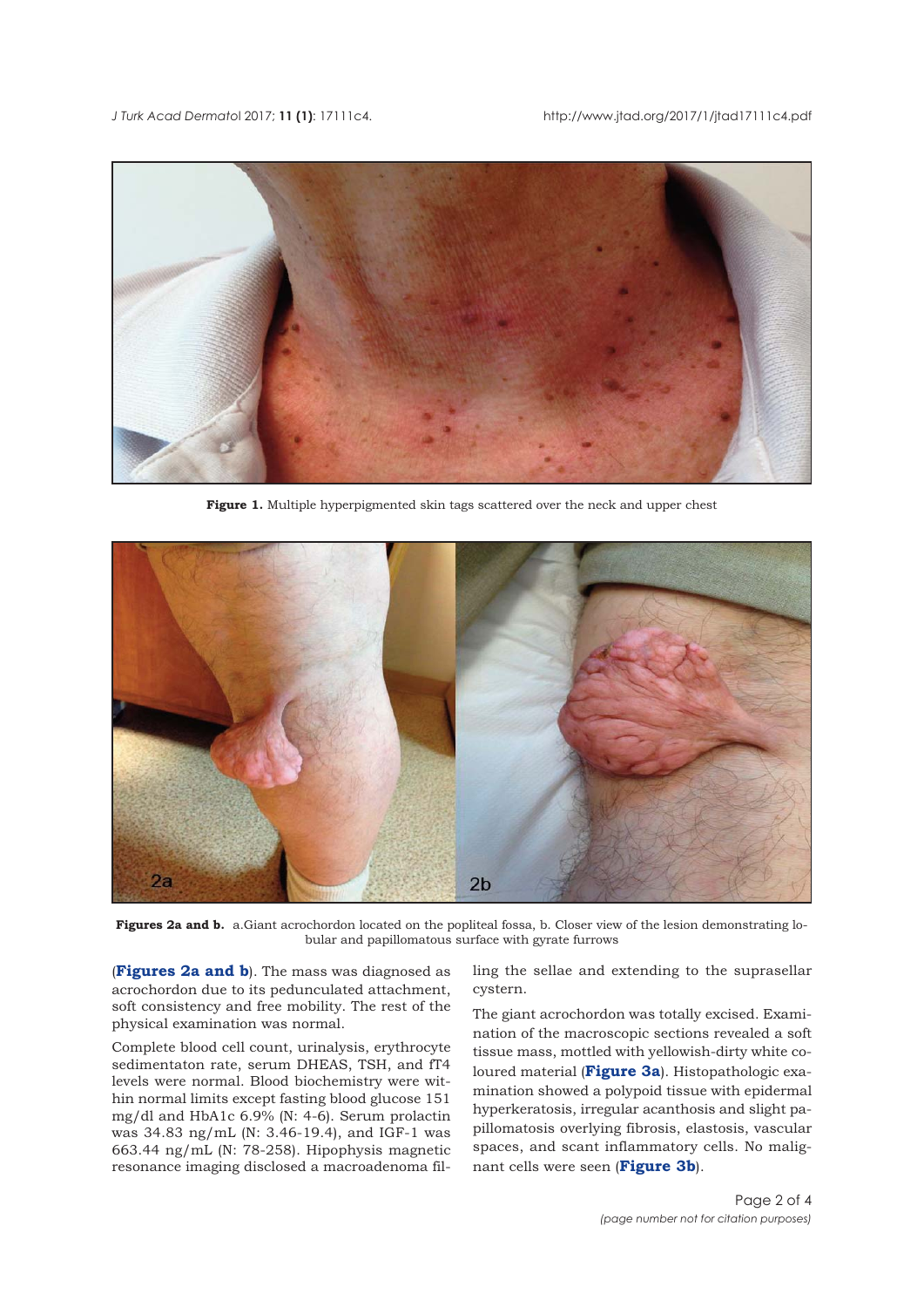<span id="page-2-0"></span>

**Figures 3a and b.** a. Vertical section of the excised tumor revealing yellowish areas on a homogenous or reticular off-white surface, b. Ortho-hyperkeratosis, slight irregular acanthosis and papillomatosis, dermal fibrosis, elastosis, dilated vessels, and irregular collagen bands. H&E, x100

# **Discussion**

Acromegaly is a rare disease characterized by overgrowth of soft tissues and bones in adulthood, which results from the overproduction of growth hormone (GH) [**[1](#page-3-0)**]. In most cases excess of GH is caused by GH-releasing pituitary adenoma. GH effects are mediated mainly by the insulin-like growth factor 1 (IGF-1), which is produced primarily by the liver. IGF-1 receptors are found on both the keratinocytes and fibroblasts. Owing to the roles of IGF-1 in the proliferation and differentiation of skin cells, acromegalic patients show epidermal hyperplasia and increased dermal glycosaminoglycans with attendant retention of water, that leads to puffy, thick skin of the face, hands and feet. In addition, patients usually have oily skin, hypertrichosis, and hyperhidrosis, due to the effects of IGF-1 on adnexa [**[1](#page-3-0), [2](#page-3-0), [3](#page-3-0), [4](#page-3-0)**].

Acrochordons, also called skin tags, soft fibroma, molluscum pendulum, or fibroepithelial polyps, are common benign connective tissue tumors of the dermis, seen in nearly half of the general population. They mostly develop in adults, usually after the third decade [**[5](#page-3-0)**]. The relations of acrochordons with impaired glucose tolerance, obesity, dyslipidemia, and colonic adenomatous polyps have been reported, though the exact pathomechanism of the latter is unclear yet [**[6,](#page-3-0) [7](#page-3-0)**]. Acrochordons occur as pedunculated, soft, skin coloured or hyperpigmented papules, and are most commonly located on the neck, axillae, groin and eyelids. Microscopically they show a central fibrovascular core with variably loose to intense collagenous stroma and fine walled, enlarged blood vessels. They are usually small papules measuring 2-5 mm in size, however, giant forms up to 2.5 kg in weight, and 30 cm in diameter, have rarely been reported. Most of these giant lesions were located in the lower half of the body, many of them being in the vulvar and perineal area. Lymphedema, vulvar psoriasis, and obesity were associated findings in some of these cases [**[5](#page-3-0), [8](#page-3-0), [9,](#page-3-0) [10](#page-3-0)**].

Among the skin findings of acromegaly, acrochordons are very frequently encountered, with rates between 25%-75%. It is not clear whether acrochordons are directly caused by the effects of excess GH and IGF-1, or appear as a result of insulin resistance and dyslipidemia associated with acromegaly [**[2](#page-3-0), [3](#page-3-0), [4](#page-3-0)**].

A malign transformation rate of 0.37% has been reported for all acrochordons in overall population. It has been considered that this risk may be higher for giant lesions, especially if chronic irritation and inflammation is present [**[9](#page-3-0), [11](#page-3-0)**]. Thus, it has been recommended that all giant acrochordons should be excised and evaluated by histopathological examination. Furthermore, acromegalic patients present a higher risk of developing benign and malignant tumors, including those of gastrointestinal tract, breast, thyroid, and skin, compared with the general population [**[12](#page-3-0)**]. For these reasons, we preferred total excision of the lesion.